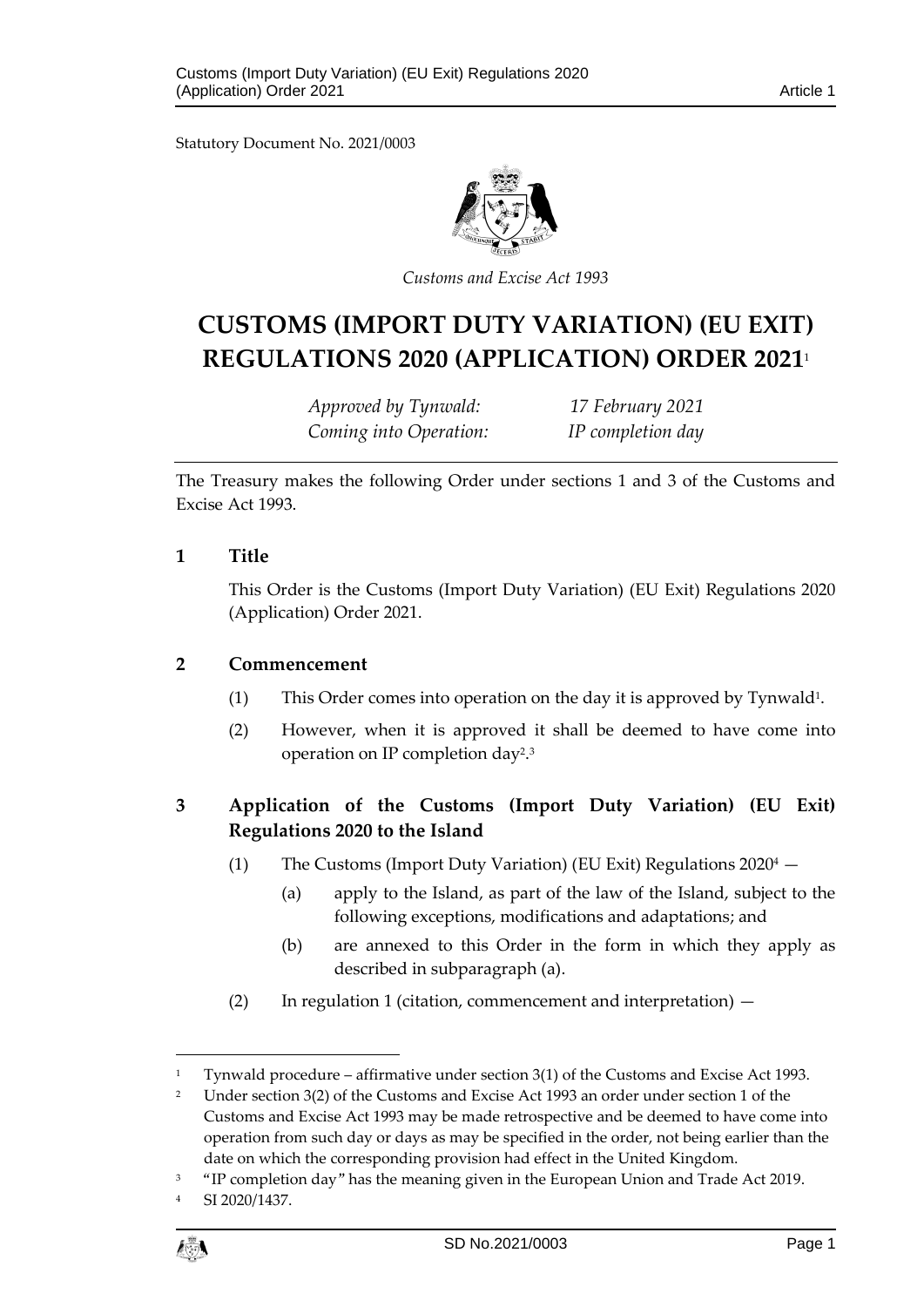- (a) in paragraph (1), omit the words "and come into force on IP completion day";
- (b) omit paragraph (2); and
- (c) in paragraph  $(3)$ 
	- (i) for "Schedule 1 or 2", substitute  $\mathbf{C}$ UK Schedule 1 or UK Schedule 2<sup>D</sup>, and
	- (ii) for "United Kingdom", in both places where it appears, substitute **II** Island **E**.
- (3) In regulation 2 (interpretation)
	- (a) in the definition of "the Act", after "2018", insert  $\mathbf{w}$ , as it has effect in the Island<sup>5</sup> $\mathbf{E}$ ;
	- (b) in the definition of "commodity codes", after "regulation 2(3) of the Customs Tariff (Establishment) (EU Exit) Regulations 2020" insert  $\mathbf{G}$ , as they have effect in the Island<sup>6</sup> $\mathbf{E}$ ;
	- (c) in the definition of "duty varied goods", for "the Schedules", substitute **II** UK Schedule 1 or UK Schedule 2<sup>D</sup>;
	- (d) for the definition of "importer", substitute  $-$

«"*importer*" means a person liable to pay import duty in respect of the goods; $\mathbf{E}$ ;

(e) for the definition of "import licence", substitute  $-$ 

 $\mathbf{E}^{\mathbf{a}}$  "*import licence*" means a licence to import quota goods;  $\mathbf{E}$ 

(f) after the definition of "import licence", insert  $-$ 

«"*quota goods*" has the same meaning as regulation 2 of the Customs (Tariff Quotas) (EU Exit) Regulations 2020<sup>7</sup> , as they have effect in the Island $^{\rm 8}$ ; $\blacksquare$ .

- (g) in the definition of "standard rate of import duty", after "regulation 2(4) of the Customs Tariff (Establishment) (EU Exit) Regulations 2020", insert  $\mathbf{\mathcal{Z}}$ , as they have effect in the Island<sup>9</sup> $\mathbf{\mathcal{Z}}$ ;
- (h) in the definition of "Tariff of the United Kingdom", after "regulation 1(2) of the Customs Tariff (Establishment) (EU Exit) Regulations 2020", insert  $\mathbf{\Omega}$ , as they have effect in the Island<sup>10</sup> $\mathbf{\Sigma}$ ; and
- (i) after the definition of "Tariff of the United Kingdom", insert —

-



<sup>&</sup>lt;sup>5</sup> The Taxation (Cross-border Trade) Act 2018 was applied to the Island by SD 2019/0080.

<sup>6</sup> SI 2020/1430 has effect in the Island by virtue of section 8 of the Act.

<sup>7</sup> SI 2020/1432.

<sup>&</sup>lt;sup>8</sup> SI 2020/1432 has effect in the Island by virtue of section 11 and 19 of the Act.

<sup>9</sup> SI 2020/1430 has effect in the Island by virtue of section 8 of the Act.

<sup>&</sup>lt;sup>10</sup> SI 2020/1430 has effect in the Island by virtue of section 8 of the Act.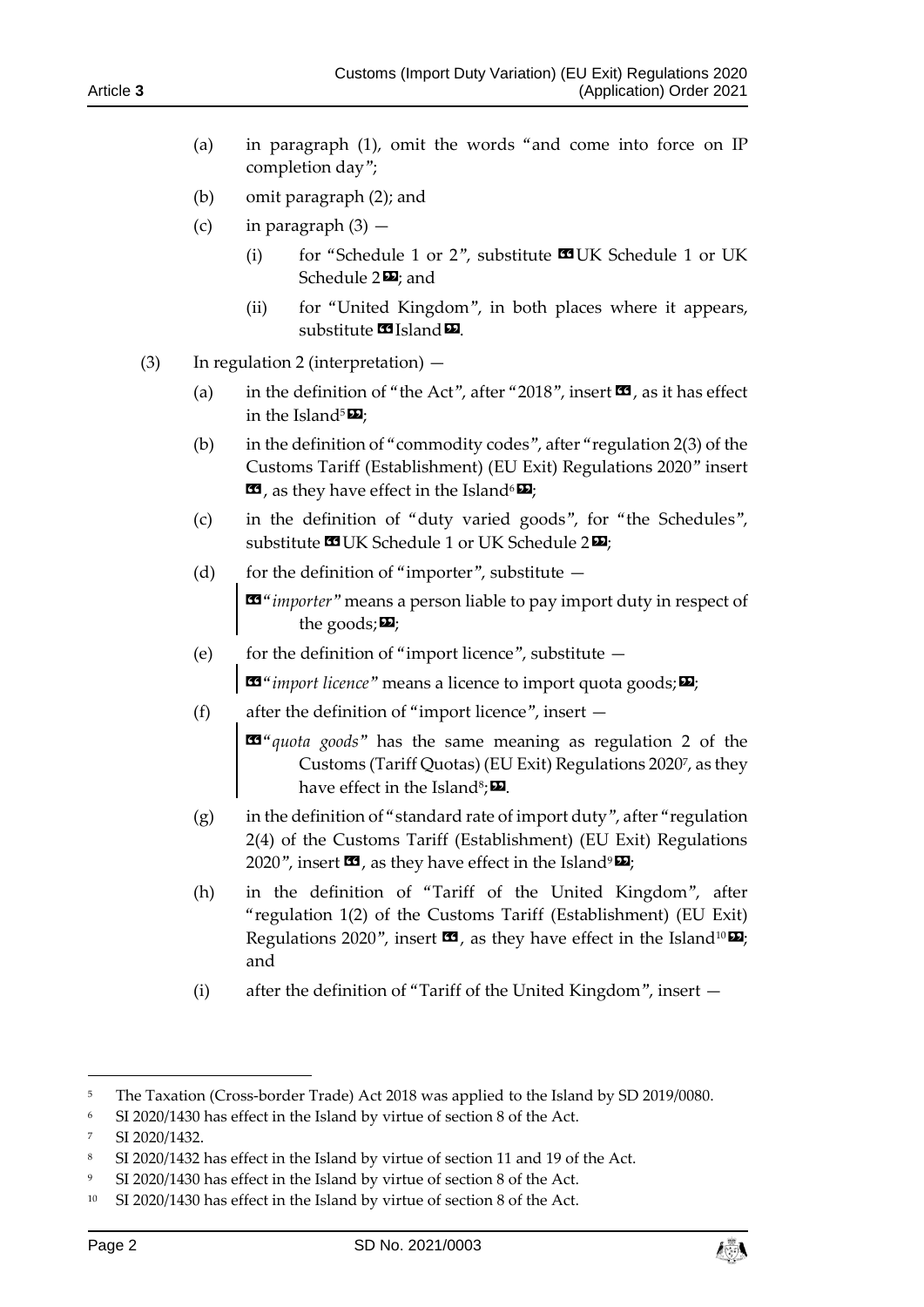- «"*UK Schedule 1*" means Schedule 1 to the Customs (Import Duty Variation) (EU Exit) Regulations 2020<sup>11</sup> as those Regulations are in operation in the United Kingdom from time to time (subject to section 40(3) of the Interpretation Act 2015 (of Tynwald));
- "*UK Schedule 2*" mean Schedule 2 to the Customs (Import Duty Variation) (EU Exit) Regulations 2020<sup>12</sup> as those Regulations are in operation in the United Kingdom from time to time (subject to section 40(3) of the Interpretation Act 2015 (of Tynwald)).  $\mathbf{E}$ .
- (4) In regulation 3(2) (additional duty), for "Schedule 1 or 2", substitute  $\blacksquare$  UK Schedule 1 or UK Schedule 2 $\mathbf{\Sigma}$ .
- (5) In regulation 4(1) (additional duty: exceptions), for "Schedule 1", substitute **UK Schedule 1** $**D**$ **.**
- (6) Omit the Schedules to the Regulations.

**MADE 13TH JANUARY 2021**

<sup>12</sup> SI 2020/1437.



1

<sup>11</sup> SI 2020/1437.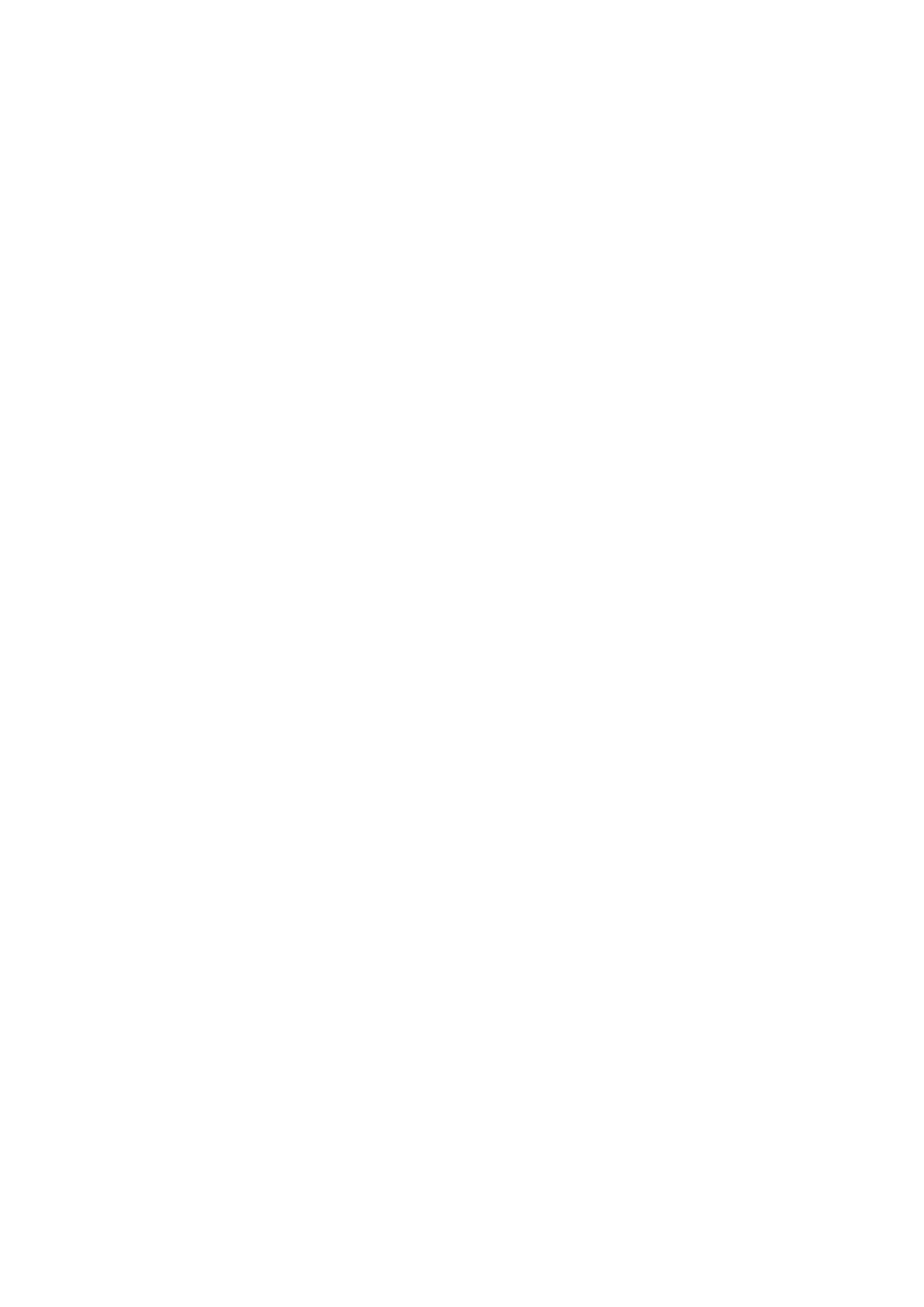#### **Annex**

STATUTORY INSTRUMENTS

# **2020 No. 1437 EXITING THE EUROPEAN UNION CUSTOMS**

# The Customs (Import Duty Variation) (EU Exit) Regulations 2020

Made Made at 3.25 p.m. on 15th December 2020<br>Laid before the House of Commons 16th December 2020 Laid before the House of Commons Coming into force in accordance with regulation 1

The Secretary of State, in exercise of the powers conferred by section 51(1) and (4) of the Taxation (Cross-border Trade) Act 2018<sup>13</sup>, makes the following Regulations.

#### **Citation, commencement and application**

**1.** (1) These Regulations may be cited as the Customs (Import Duty Variation) (EU Exit) Regulations 2020 and come into force on IP completion day.

(2) These Regulations extend to the whole of the United Kingdom.

(3) These Regulations apply to goods of the type specified in Schedule 1 or 2 **UK Schedule 1 or UK Schedule 2** by reference to commodity codes—

- (a) that have been exported from the United States of America to the United Kingdom **Island**;
- (b) the importation of which into the United Kingdom **Island** has incurred a liability to import duty under the Act.

#### **Interpretation**

**2.** For the purposes of these Regulations, the following words and expressions have the following meaning—

"the Act" means the Taxation (Cross-border Trade) Act 2018**, as it has effect in the Island**<sup>14</sup>;

"commodity codes" has the meaning given in regulation 2(3) of the Customs Tariff (Establishment) (EU Exit) Regulations 2020<sup>15</sup>**, as they have effect in the Island<sup>16</sup>**;

"duty varied goods" means those goods listed in the Schedules **UK Schedule 1 or UK Schedule 2** and identified by commodity codes that correspond to certain goods or any description of goods set out in the Tariff of the United Kingdom;

"importer" has the meaning given in paragraph 32(1) of Schedule 4 to the Act; **"importer" means a person liable to pay import duty in respect of the goods;**

"import licence" means a licence granted by the Secretary of State in relation to any duty varied goods;

**"import licence" means a licence to import quota goods;**

**"quota goods" has the same meaning as regulation 2 of the Customs (Tariff Quotas) (EU Exit) Regulations 2020<sup>17</sup>, as they have effect in the** 

1

<sup>13</sup> 2018 c.22.

<sup>&</sup>lt;sup>14</sup> The Taxation (Cross-border Trade) Act 2018 was applied to the Island by SD 2019/0080.

<sup>15</sup> SI 2020/1430.

<sup>16</sup> SI 2020/1340 has effect in the Island by virtue of section 8 of the Act.

<sup>17</sup> SI 2020/1432.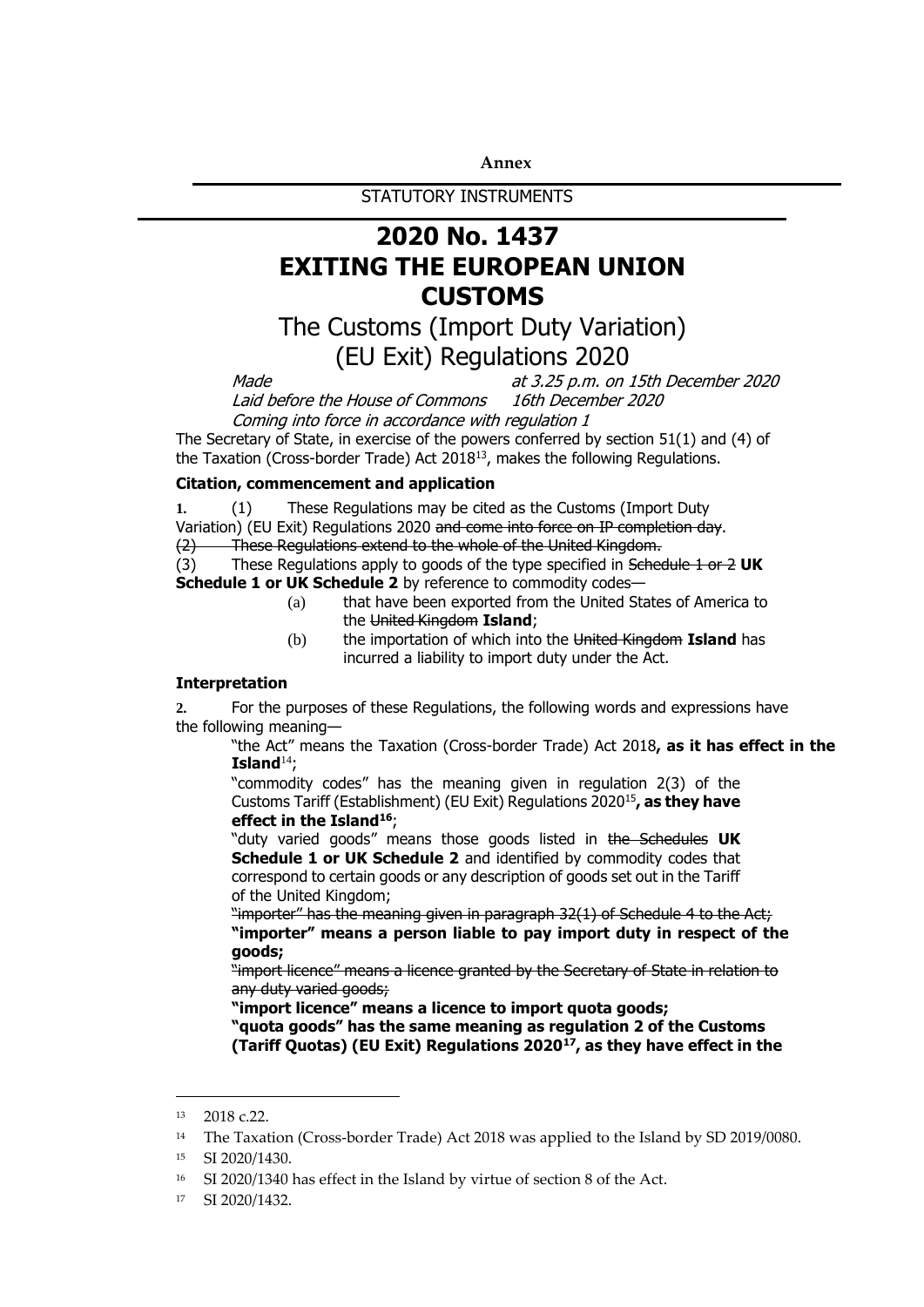#### **Island<sup>18</sup>;**

"standard rate" means the standard rate of import duty for goods falling within a commodity code as set out in the Tariff of the United Kingdom;

"standard rate of import duty" has the meaning given in regulation 2(4) of the Customs Tariff (Establishment) (EU Exit) Regulations 2020**, as they have effect in the Island<sup>19</sup>**; and

"Tariff of the United Kingdom" has the same meaning as given in regulation 1(2) of the Customs Tariff (Establishment) (EU Exit) Regulations 2020**, as they have effect in the Island<sup>20</sup>** .

**"UK Schedule 1" means Schedule 1 to the Customs (Import Duty Variation) (EU Exit) Regulations 2020<sup>21</sup> as those Regulations are in operation in the United Kingdom from time to time (subject to section 40(3) of the Interpretation Act 2015 (of Tynwald));**

**"UK Schedule 2" means Schedule 2 to the Customs (Import Duty Variation) (EU Exit) Regulations 2020<sup>22</sup> as those Regulations are in operation in the United Kingdom from time to time (subject to section 40(3) of the Interpretation Act 2015 (of Tynwald)).**

-

<sup>18</sup> SI 2020/1432 has effect in the Island by virtue of section 11 and 19 of the Act.

<sup>19</sup> SI 2020/1430 has effect in the Island by virtue of section 8 of the Act.

<sup>&</sup>lt;sup>20</sup> SI 2020/1430 has effect in the Island by virtue of section 8 of the Act.

<sup>21</sup> SI 2020/1437.

<sup>22</sup> SI 2020/1437.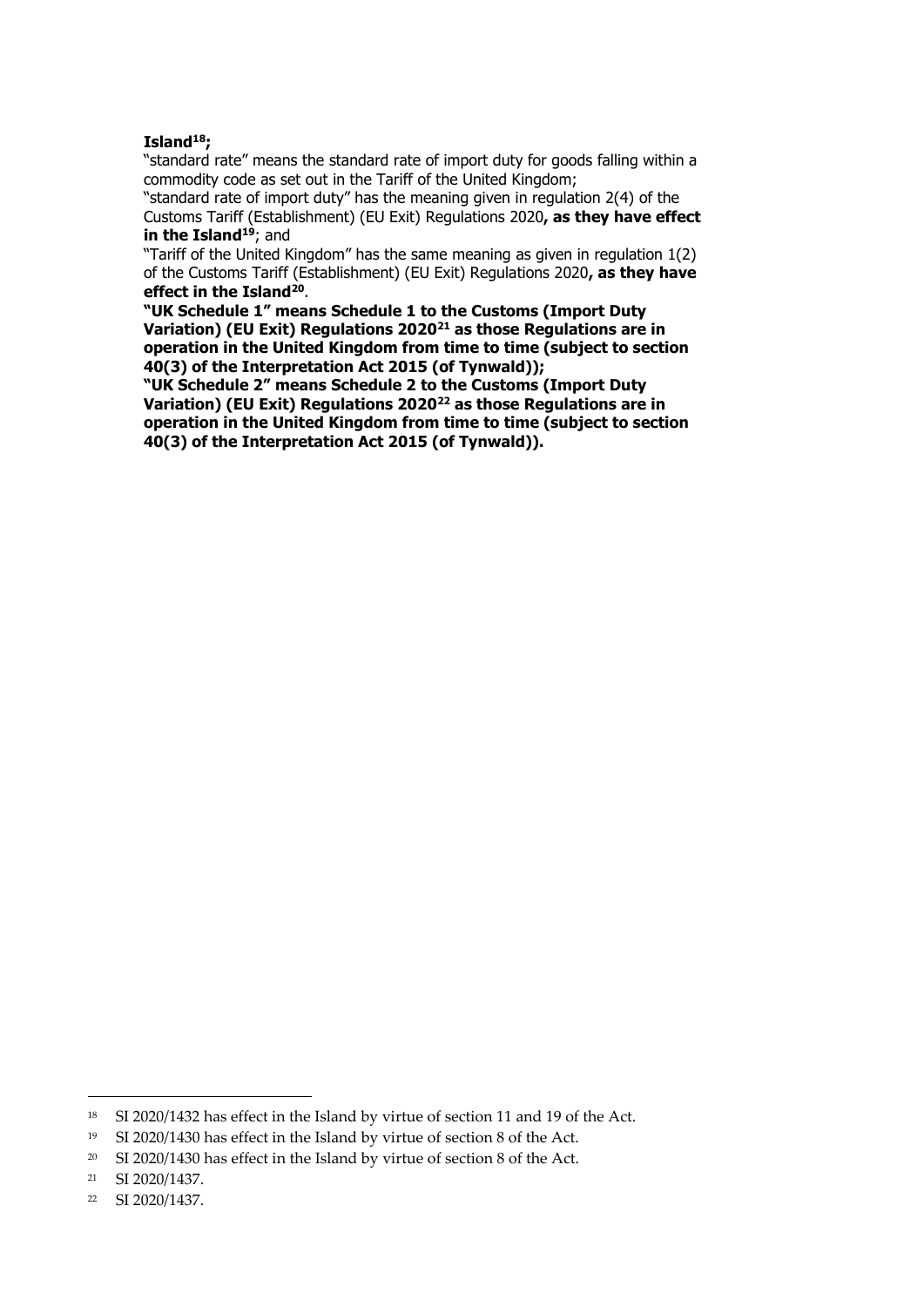#### **Additional duty**

**3.** (1) An additional ad valorem duty ("the additional duty") applies in addition to the standard rate in relation to duty varied goods originating in the United States of America.

(2) The additional duty applicable to duty varied goods conforming to a commodity code in the first column of the table in Schedule 1 or 2 **UK Schedule 1 or UK** 

**Schedule 2** is at the rate specified in the corresponding entry in the second column of the table in each of those Schedules.

#### **Additional duty: exceptions**

**4.** (1) Duty varied goods are not subject to the additional duty under Schedule 1 **UK Schedule 1** where those goods—

- (a) are the subject of an import licence issued prior to 18th May 2018 that provides for an exception to, or reduction from, the additional duty; or
- (b) were exported from the United States of America prior to 22nd June 2018.

(2) For the purposes of paragraph  $(1)(b)$ , duty varied goods are "exported" when they have completed the applicable export formalities and have left the territorial waters of the United States of America.

Signed by authority of the Secretary of State for International Trade

Greg Hands Minister of State for Trade Policy At 3.25 p.m. on 15th December 2020 Department for International Trade

## **SCHEDULES** SCHEDULE 1

Regulation 3(2)

## Duty varied goods subject to additional duties

| Commodity code        | Additional duty |  |
|-----------------------|-----------------|--|
| 0710 40 00            | 25%             |  |
| 0711 90 30            | 25%             |  |
| 0713 33 90            | 25%             |  |
| 1005 90 00            | 25%             |  |
| 1006 30 21            | <b>25%</b>      |  |
| 1006 30 23            | 25%             |  |
| 1006 30 25            | 25%             |  |
| 1006 30 27            | 25%             |  |
| 1006 30 42            | <b>25%</b>      |  |
| 1006 30 44            | <b>25%</b>      |  |
| 1006 30 46            | 25%             |  |
| 1006 30 48            | 25%             |  |
| <del>1006 30 61</del> | 25%             |  |
| 1006 30 63            | 25%             |  |
| <del>1006 30 65</del> | 25%             |  |
| <del>1006 30 67</del> | 25%             |  |
| <del>1006 30 92</del> | 25%             |  |
| 1006 30 94            | 25%             |  |
| <del>1006 30 96</del> | <b>25%</b>      |  |
| 1006 30 98            | 25%             |  |
| 1006 40 00            | 25%             |  |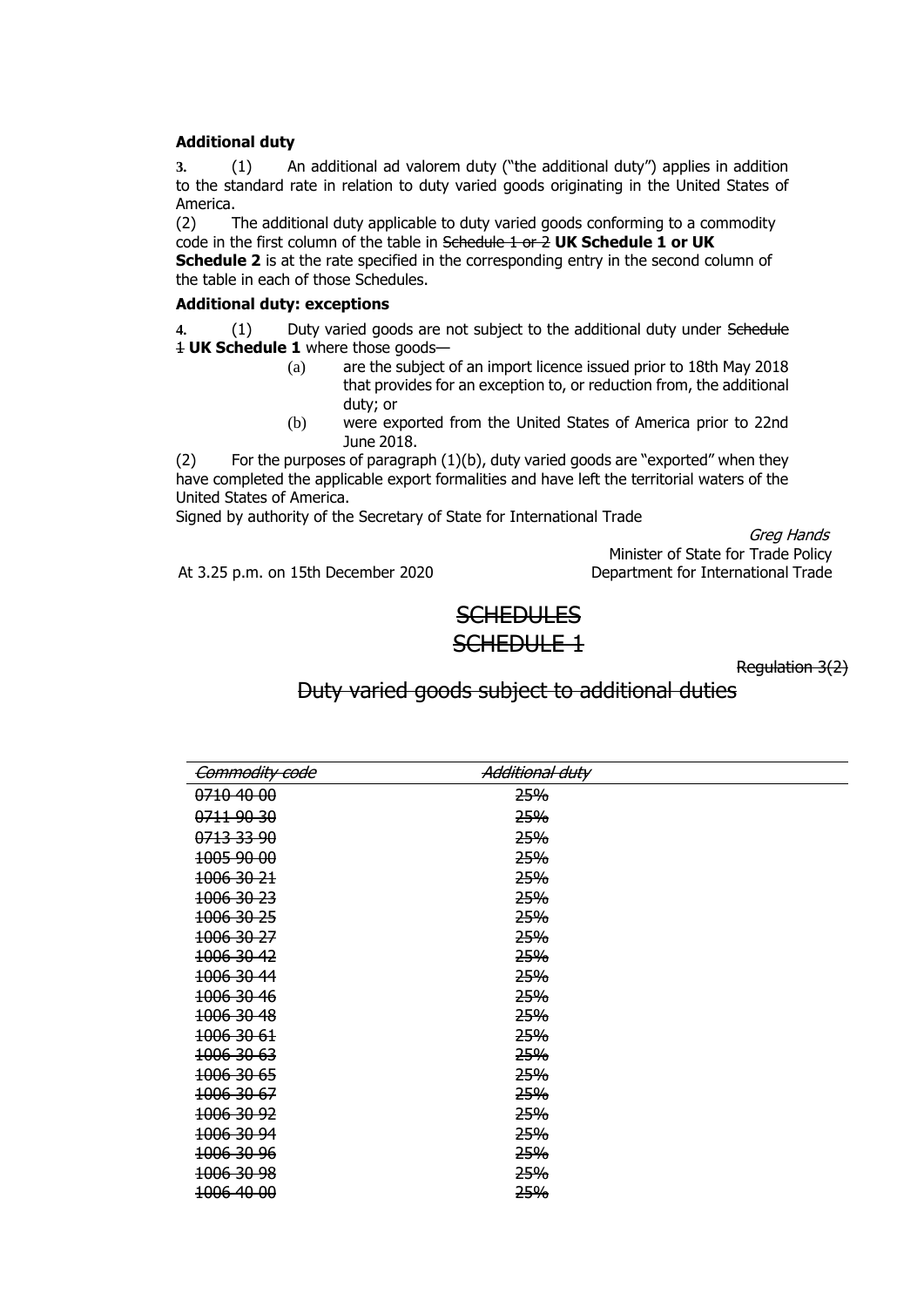| 1904 10 30     | 25%                    |
|----------------|------------------------|
| 1904 90 10     | 25%                    |
| 2001 90 30     | 25%                    |
| 2004 90 10     | 25%                    |
| 2005 80 00     | 25%                    |
|                |                        |
| 2008 11 10     | 25%                    |
| 2009 12 00     | 25%                    |
| 2009 19 11     | 25%                    |
| 2009 19 19     | 25%                    |
| 2009 19 91     | 25%                    |
| 2009 19 98     | 25%                    |
| 2009 81 11     | 25%                    |
| 2009 81 19     | 25%                    |
| 2009 81 31     | 25%                    |
| 2009 81 59     | 25%                    |
| 2009 81 95     | 25%                    |
| 2009 81 99     | 25%                    |
| 2208 30 11     | 25%                    |
| 2208 30 19     | 25%                    |
| 2208 30 82     | 25%                    |
| 2208 30 88     | 25%                    |
| 2402 10 00     | 25%                    |
| 2402 20 10     | 25%                    |
| 2402 20 90     | 25%                    |
| 2402 90 00     | 25%                    |
| 2403 11 00     | 25%                    |
| 2403 19 10     | 25%                    |
| 2403 19 90     | 25%                    |
| 2403 91 00     | 25%                    |
| 2403 99 10     | 25%                    |
| 2403 99 90     | 25%                    |
| 3304 20 00     | 25%                    |
| 3304 30 00     | 25%                    |
| 3304 91 00     | 25%                    |
| 6109 10 00     | 25%                    |
| 6109 90 20     | 25%                    |
| 6109 90 90     | 25%                    |
| 6203 42 31     | 25%                    |
| 6203 42 90     | 25%                    |
| 6203 43 11     | 25%                    |
| 6204 62 31     | 25%                    |
| 6204 62 90     | 25%                    |
| 6302 31 00     | 25%                    |
|                | 25%                    |
| 6403 59 95     | 25%                    |
| 7210 12 20     |                        |
| Commodity code | <b>Additional duty</b> |
| 7210 12 80     | 25%                    |
| 7219 12 10     | 25%                    |
| 7219 12 90     | 25%                    |
| 7219 13 10     | 25%                    |
| 7219 13 90     | 25%                    |
| 7219 32 10     | 25%                    |
| 7219 32 90     | 25%                    |
| 7219 33 10     | 25%                    |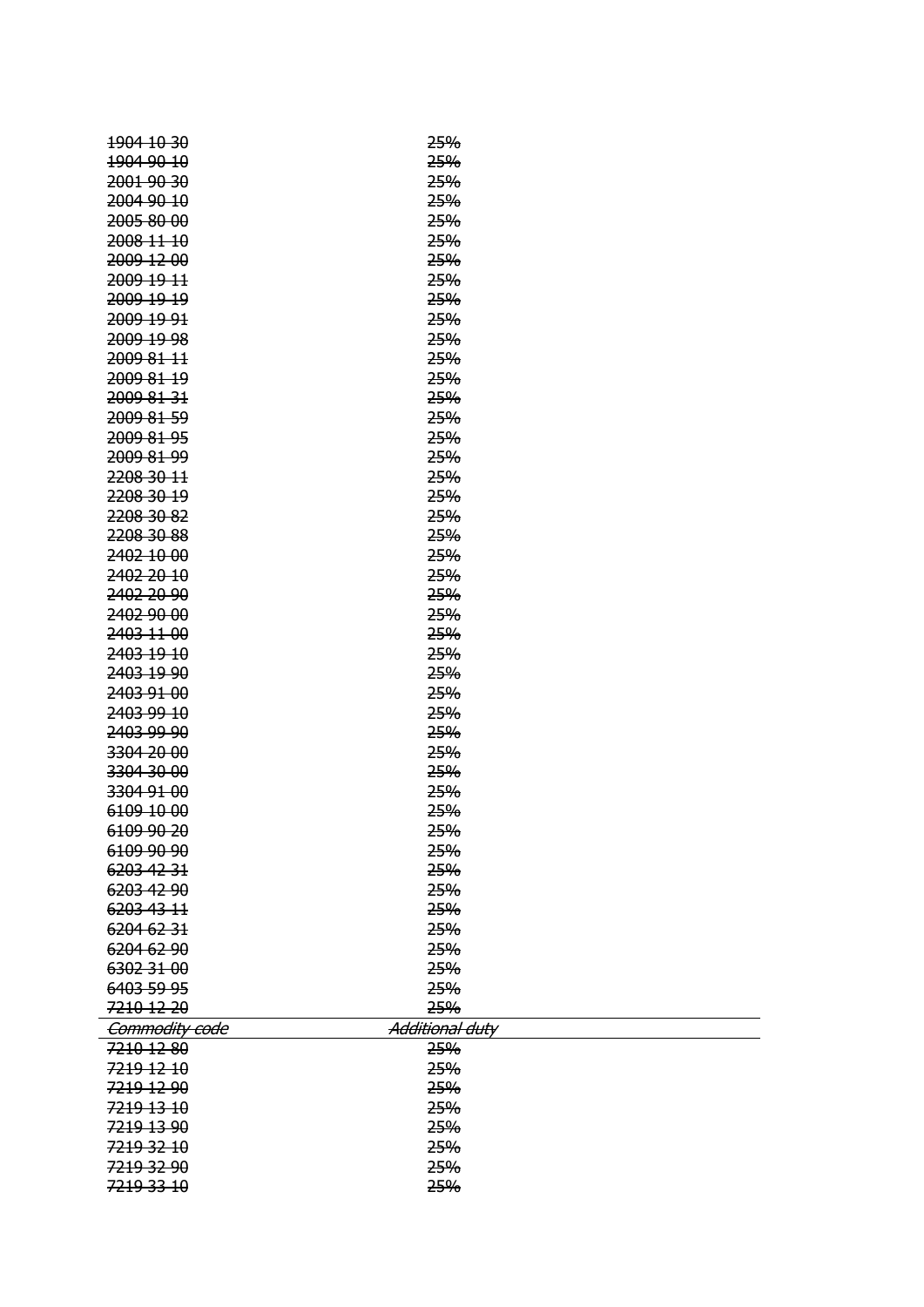| <del>7219 33 90</del> | <del>25%</del>  |
|-----------------------|-----------------|
| 7219 34 10            | 25%             |
| 7219 34 90            | 25%             |
| 7219 35 90            | 25%             |
| 7222 20 11            | 25%             |
| 7222 20 21            | 25%             |
| 7222 20 29            | 25%             |
| 7222 20 31            | 25%             |
| 7222 20 81            | 25%             |
| 7222 20 89            | 25%             |
| 7222 40 10            | 25%             |
| 7222 40 50            | 25%             |
| 7222 40 90            | 25%             |
| 7223 00 11            | 25%             |
| 7223 00 19            | 25%             |
| 7223 00 91            | 25%             |
| 7226 92 00            | 25%             |
| 7228 30 20            | 25%             |
| 7228 30 41            | 25%             |
| 7228 30 49            | 25%             |
| 7228 30 61            | 25%             |
| 7228 30 69            | 25%             |
| 7228 30 70            | 25%             |
| 7228 30 89            | 25%             |
| 7228 50 20            | 25%             |
|                       |                 |
| 7228 50 40            | 25%             |
| 7228 50 69            | 25%             |
| 7228 50 80            | 25%             |
| 7229 90 20            | 25%             |
| 7229 90 50            | 25%             |
| 7229 90 90            | 25%             |
| 7301 20 00            | 25%             |
| 7304 31 20            | 25%             |
| 7304 31 80            | 25%             |
| 7304 41 00            | 25%             |
| 7306 30 11            | 25%             |
| 7306 30 19            | <b>25%</b>      |
| 7306 30 41            | 25%             |
| 7306 30 49            | 25%             |
| 7306 30 72            | 25%             |
| 7306 30 77            | 25%             |
| 7306 30 80            | 25%             |
| 7306 40 20            | 25%             |
| 7306 40 80            | 25%             |
| 7307 11 10            | 25%             |
| Commodity code        | Additional duty |
| 7307 11 90            | 25%             |
| 7307 19 10            | 25%             |
| 7307 19 90            | 25%             |
| 7308 30 00            | 25%             |
| 7308 40 00            | 25%             |
| 7308 90 51            | 25%             |
| 7308 90 59            | 25%             |
| 7308 90 98            | 25%             |
|                       |                 |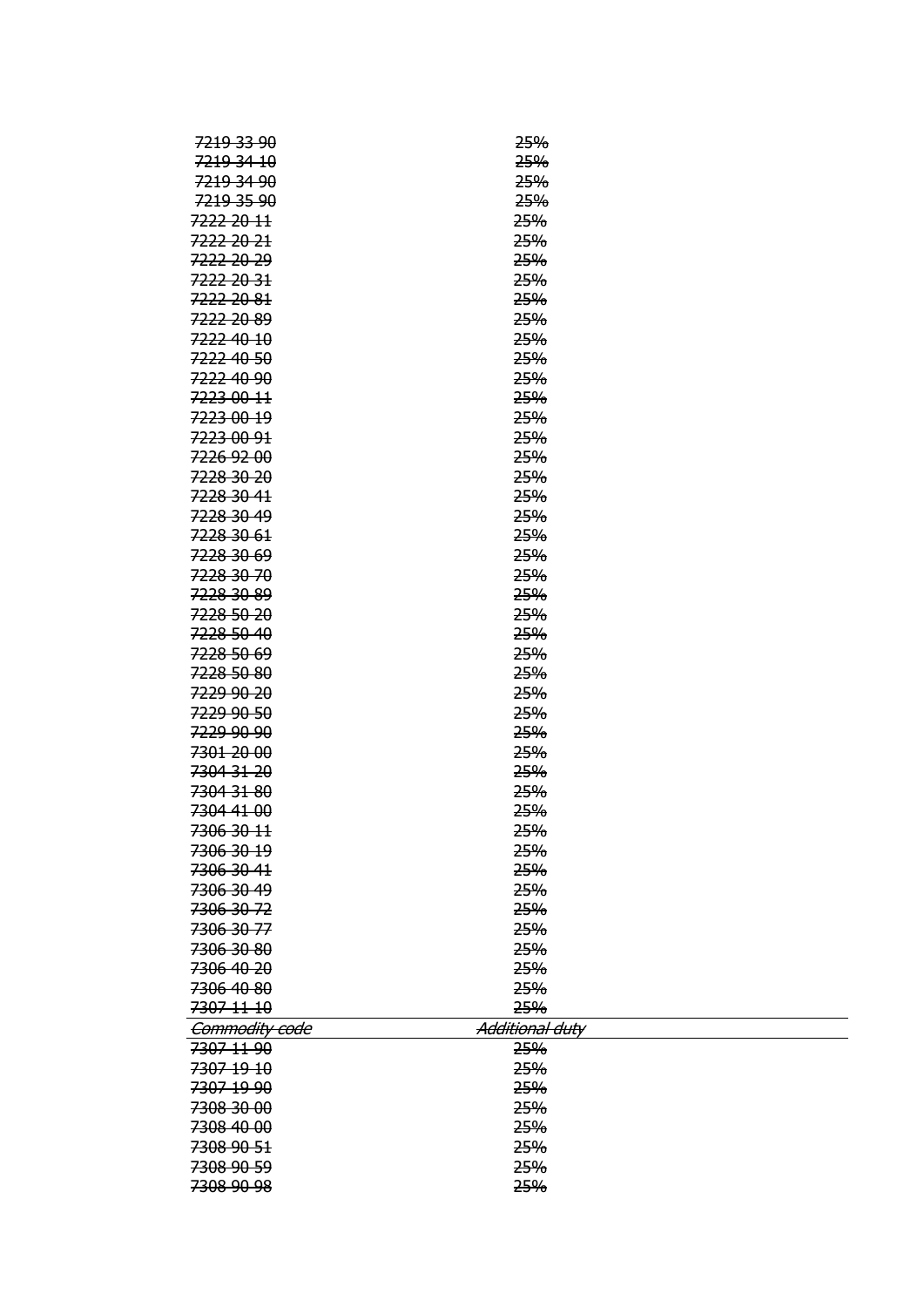| <del>7309 00 10</del> | <b>25%</b>             |
|-----------------------|------------------------|
| 7309 00 51            | 25%                    |
| 7309 00 59            | 25%                    |
| 7310 29 10            | 25%                    |
| 7310 29 90            | 25%                    |
| 7311 00 13            | 25%                    |
| 7311-00-19            | 25%                    |
| 7311 00 99            | <b>25%</b>             |
| 7314 14 00            | 25%                    |
| 7314 19 00            | 25%                    |
| 7314 49 00            | 25%                    |
| 7315 11 10            | 25%                    |
| 7315 11 90            | 25%                    |
| 7315 12 00            | 25%                    |
| 7315 19 00            | 25%                    |
| 7315 89 00            | 25%                    |
| 7315 90 00            | 25%                    |
| 7318 14 10            | 25%                    |
| 7318 14 91            | 25%                    |
| 7318 14 99            | 25%                    |
| 7318 16 40            | 25%                    |
| 7318 16 60            | 25%                    |
| 7318 16 92            | 25%                    |
| 7318 16 99            | 25%                    |
| 7321 11 10            | 25%                    |
| 7321 11 90            | 25%                    |
| 7322 90 00            | 25%                    |
| 7323 93 00            | 25%                    |
| 7323 99 00            | 25%                    |
| 7324 10 00            | 25%                    |
| 7325 10 00            | 25%                    |
| 7325 99 10            | 25%                    |
| <del>7325 99 90</del> | 25%                    |
| 7326 90 30            | 25%                    |
| 7326 90 40            | <b>25%</b>             |
| 7326 90 50            | <b>25%</b>             |
| 7326 90 60            | 25%                    |
| 7326 90 92            | 25%                    |
| 7326 90 96            | 25%                    |
| 7606 11 10            | 25%                    |
| 7606 11 91            | 25%                    |
| 7606 12 20            | 25%                    |
| 7606 12 92            | 25%                    |
| 7606 12 93            | 25%                    |
| 8711 40 00            | 25%                    |
| Commodity code        | <b>Additional duty</b> |
| 8711 50 00            | 25%                    |
| 8903 91 10            | 25%                    |
| 8903 91 90            | 25%                    |
| 8903 92 10            | 25%                    |
| 8903 92 91            | 25%                    |
| 8903 92 99            | 25%                    |
| 8903 99 10            | 25%                    |
| 8903 99 91            | 25%                    |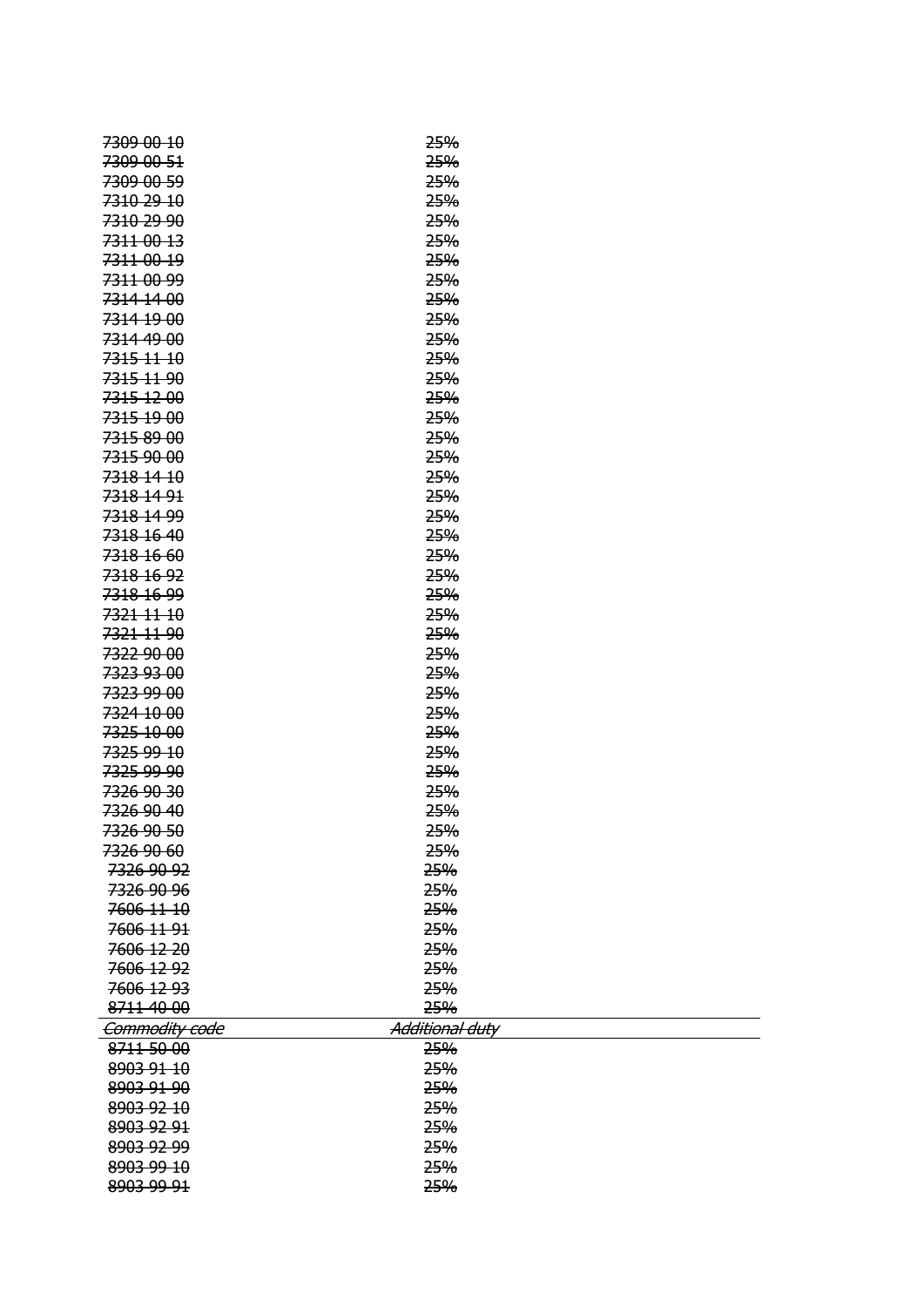| <u>onne na na</u><br><del>,,,,,,,,,,,,,</del> | 25% |
|-----------------------------------------------|-----|
| $0.504$ $40.00$<br><del>טט טוי דטככ</del>     | 10% |

# SCHEDULE 2

Regulation 3(2) Duty varied goods subject to additional duties

| Commodity code                      | dditional duty<br><del>Additional duty</del> |  |
|-------------------------------------|----------------------------------------------|--|
| 0612.80.00<br><del>7013 00 00</del> | <b>20%</b>                                   |  |
| חח חד גרסד<br><del>טט טכ טבלכ</del> | 70/-<br>- 70                                 |  |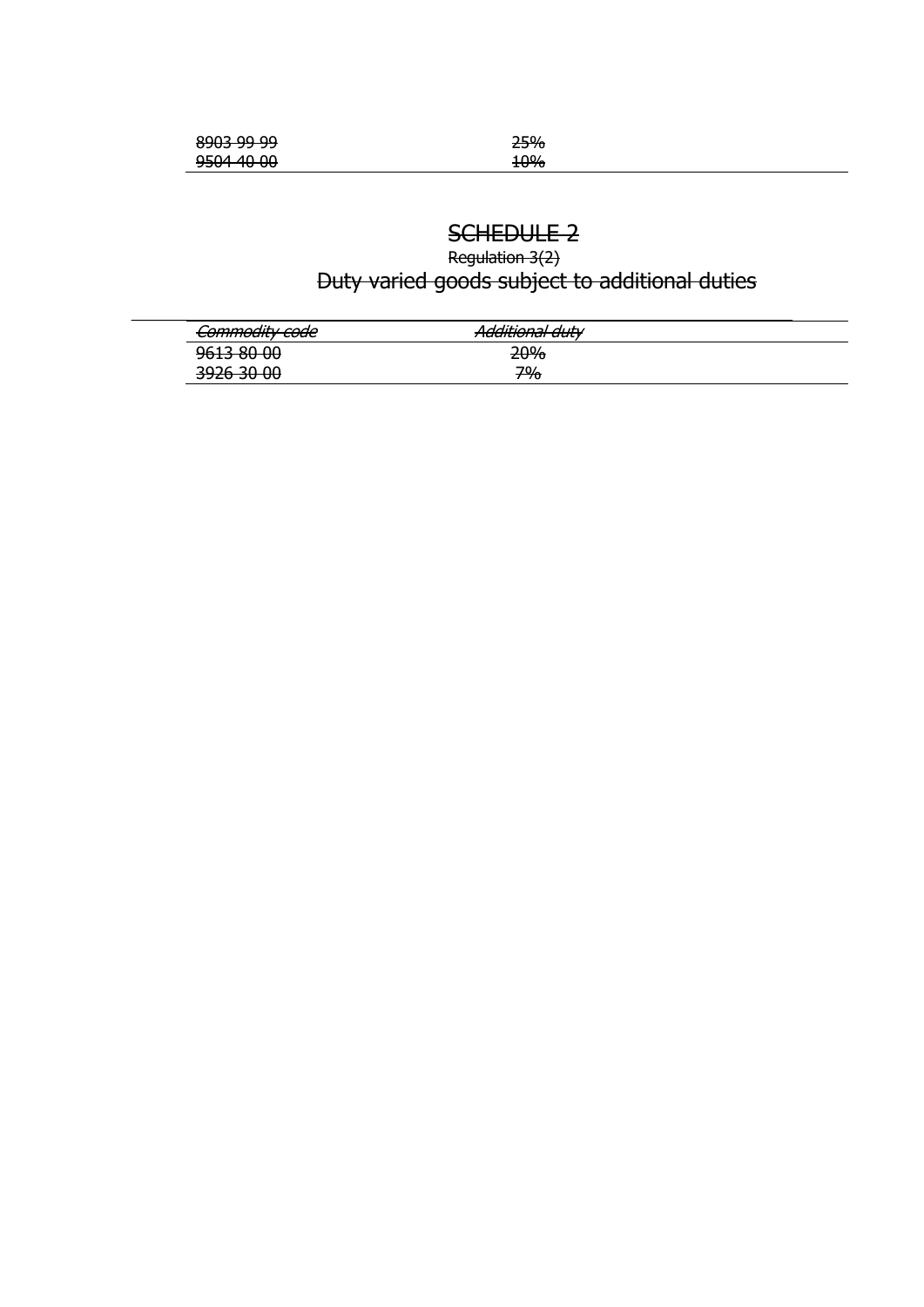#### **EXPLANATORY NOTE**

#### (This note is not part of the Regulations)

These Regulations are made by the Secretary of State under section 51(1) and (4) of the Taxation (Cross-border Trade) Act 2018 (c. 22) and are in consequence of, or otherwise connected with, the withdrawal of the United Kingdom from the European Union ("EU"). The Regulations relate to an international dispute or other issue that arose whilst the United Kingdom was a member state of the EU. As a result, this is an EU Exit statutory instrument.

Regulation 3 and the Schedules establish the rules for the continued application of an additional duty ("the additional duty") on goods identified by reference to a commodity code in either of the Schedules and originating in the United States of America. The additional duty applied by Schedule 1 was originally applied by Commission Implementing Regulations 2018/724 and 2018/886. The additional duty applied by Schedule 2 was originally applied by Commission Implementing Regulation 2020/502. The World Trade Organization's ("WTO") Agreement on Safeguards ("the WTO Agreement") provides for the right of any exporting WTO Member affected by a safeguard measure to suspend the application of substantially equivalent concessions or other obligations to the trade of the WTO Member applying the safeguard measures in certain circumstances. The additional duty provided for by regulation 3 and the Schedules constitutes a suspension of the application of substantially equivalent concessions or other obligations as authorised by the WTO Agreement.

Regulation 4 provides for two exceptions to the application of the additional duty depending on the import licence or the date of export of the goods.

This instrument is one of a group of instruments covered by an overarching Tax Information and Impact Note. The TIIN primarily focusses on the Customs Tariff (Establishment) (EU Exit) Regulations 2020 and will be available in due course at: https:/[/www.gov.uk/government/collections/tax-information-and-impact-notes-tiins.](http://www.gov.uk/government/collections/tax-information-and-impact-notes-tiins)

Hard copies may be requested from the Department for International Trade, 3 Whitehall Place, London SW1A 2AW. An inspection of the Regulations free of charge can be made at the Department for International trade, 3 Whitehall Place, London SW1A 2AW. A person unable to access this electronically can arrange access to a hard copy, while government advice on social distancing and unnecessary travel applies, by calling 020 7215 5000.